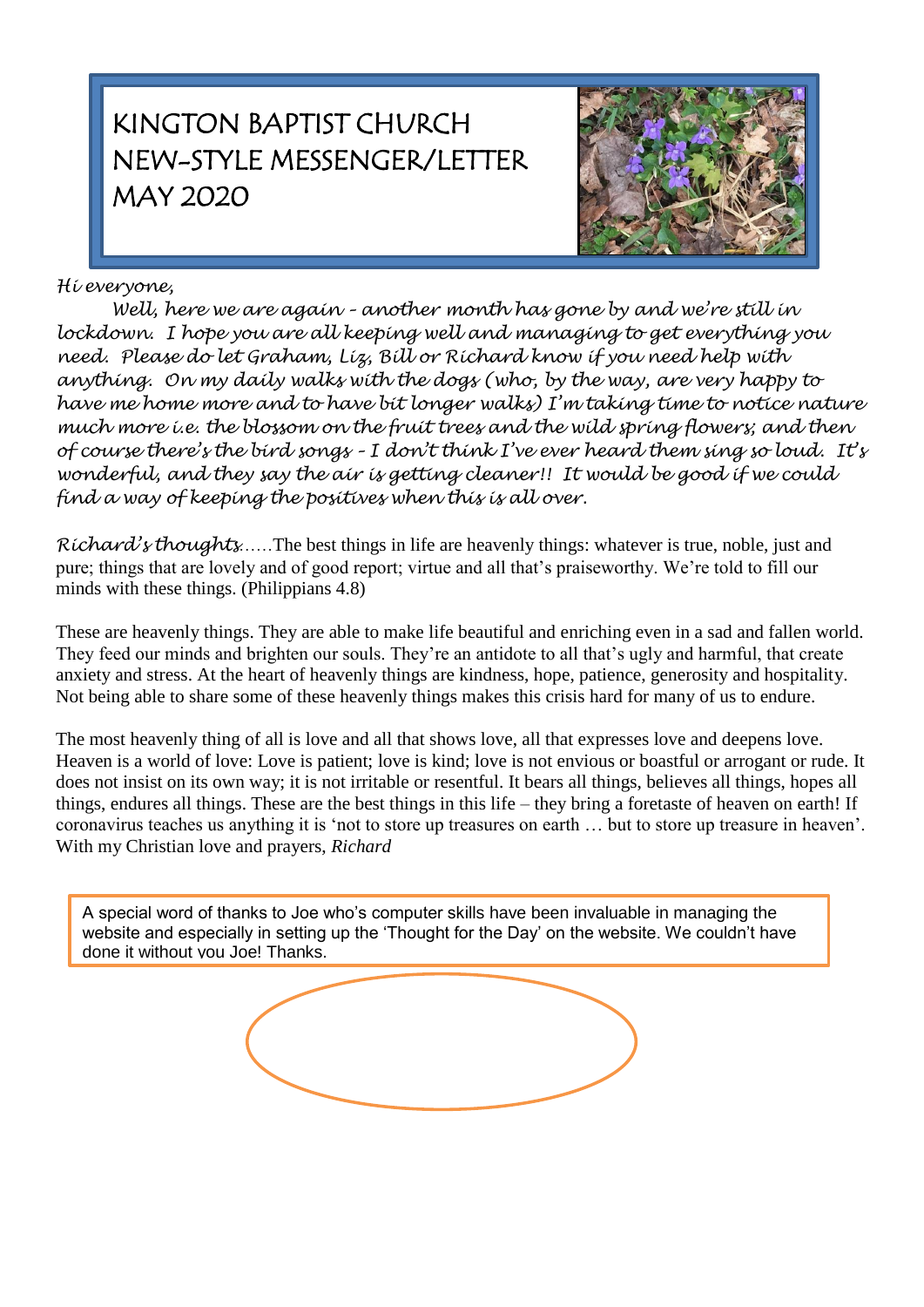Please visit our website for the KBC spoken word 'Thought for the Day' https://www.kingtonbaptistchurch.org/

## **FELLOWSHIP NEWS**

*After mentioning last month that I had been speaking to Mary Whittall – it is with very great sadness that I have to tell you that Mary passed away in her own home on Maundy Thursday 9 th April – she was a great friend to our Church and will be greatly missed.*

*On a happier note, we have several special occasions to mention in May. Janet James is celebrating her birthday next Sunday 5th May, Frances is celebrating the next day 6th May and Bill will be another year older on 20th May. Also Alma and Beresford celebrate their 61st wedding anniversary on 30th May – I just can't believe a year has gone by since there diamond!!* 

*We send them all our love and blessings on their special day. I know they won't be able to celebrate much and we won't be able to "sing" to them, but perhaps, when this is all over, we can go out for one of our special Church meals.*

*If you are able to, please don't forget to listen to the 'thought for the day' on Kington Baptist Church website. They really are very good and, if you listen to them each morning, they set you on the right road for the rest of the day – it is so encouraging to hear Richard's familiar voice!! Well done Richard and Joe – thank you so much. If you would like a copy on CD please let me know.*

## **75TH ANNIVERSARY OF VE DAY**

The May Bank Holiday was changed this year to Friday  $8<sup>th</sup>$  May to coincide with the 75<sup>th</sup> anniversary of VE Day but of course the celebrations have had to be cancelled. This doesn't mean we can't celebrate quietly at home and remember what this really meant to our country – there may even be things on the television about it.

## **Reflections….**

Yesterday, today, for ever, Jesus is the same: All may change, but Jesus never, Glory to His Name! Glory to His Name! Glory to His Name! All may change, but Jesus never, Glory to His Name!

## **LOVE SONGS FROM HEAVEN** are filling the earth

Bringing great hope to all nations. Evil has prospered, but truth is alive, in this dark world the light still shines.

*For you we live and for you we may die, through us may Jesus be seen, For you alone we will offer our lives, in this dark world our light will shine.*

Nothing has silenced this gospel of Christ, it echoes down through the ages Blood of the martyrs has made your church strong, In this dark world the light still shines.

Let every nation be filled with your song, this is the cry of your people We will not settle for anything less, in this dark world our light must shine. *Alma*

#### **FOOD BANK NEWS**

As you can imagine, during this difficult time the Food Bank is getting used a great deal – we are aware of social distancing and managing to achieve this. If anyone would like to donate any food then please contact me and I will arrange for it to be collected from your doorstep.

#### **Items most needed are….**

Tins of corned beef, spam, hot dogs, tuna, rice pudding, custard, fruit, also sugar, cereals, pasta, pasta sauce, biscuits, jam, long-life milk. But anything will be gratefully received. Many thanks. *Angie*